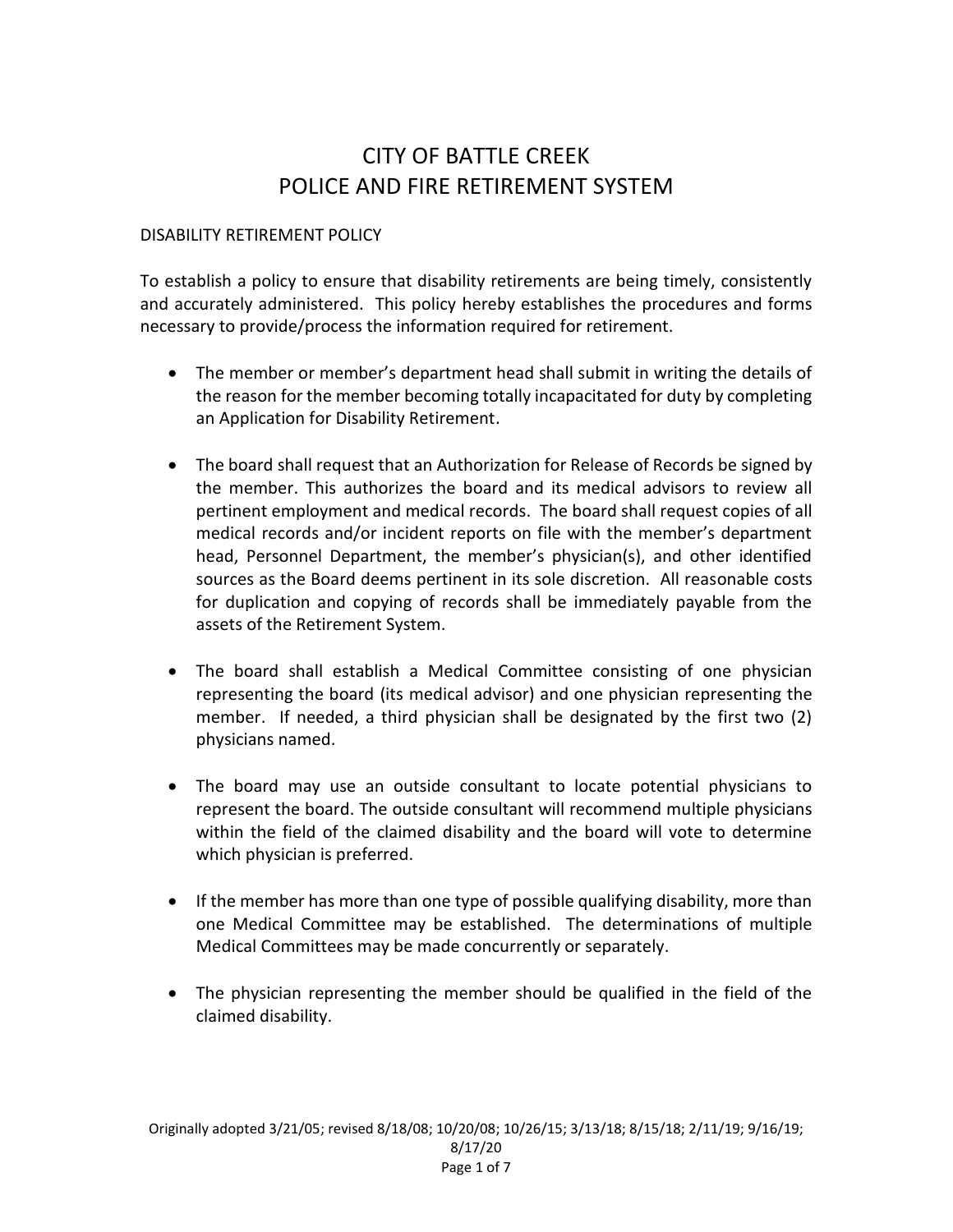- The board should designate an independent physician to serve as its medical advisor on the Medical Committee. The examining physician should be qualified in the field of the claimed disability.
- The member shall complete the Designation of Physician form to determine the single physician(s) that shall serve as the member's representative on the Medical Committee(s).
- The board shall notify the examining physician(s) as to the standard of review [e.g., the applicant is totally and permanently mentally or physically incapacitated for duty.] The board shall provide the Medical Committee(s) with a copy of the applicable job description and medical/employment records prior to examination.
- The physicians so designated to the Medical Committee(s) shall submit to the board a specific determination of findings (certification) by no less than completion of the Battle Creek Police and Fire Pension Medical Report on Disability Retirement and a detailed medical report.
- If the Medical Committee disagrees as to the member being totally and permanently incapacitated for duty, the Medical Committee shall select a third physician to evaluate the member and render his/her opinion. These three opinions shall be used to reach a majority opinion.
- The member shall be provided with proper notice of the process and proceedings to ensure that the member is given reasonable opportunity to present his/her case.
- The board shall place a closed session on the agenda in compliance with the Open Meetings Act of 1976, as amended (MCL 15.261 et. seq.), during a regular meeting of the board, or a special meeting of the board if necessary, to discuss the member's disability application, medical reports and opinions, and all other pertinent information. The board shall notify the member of the meeting at least 7 days prior to the date of the meeting.
- The board shall resolve to grant or deny the disability retirement based upon: (a) the Medical Committee's and/or physician's findings, recommendations and certifications; (b) the review of the applicant's records; (c) concurrence with the certification of the physicians; and (d) any other evidence deemed appropriate and relevant by the board.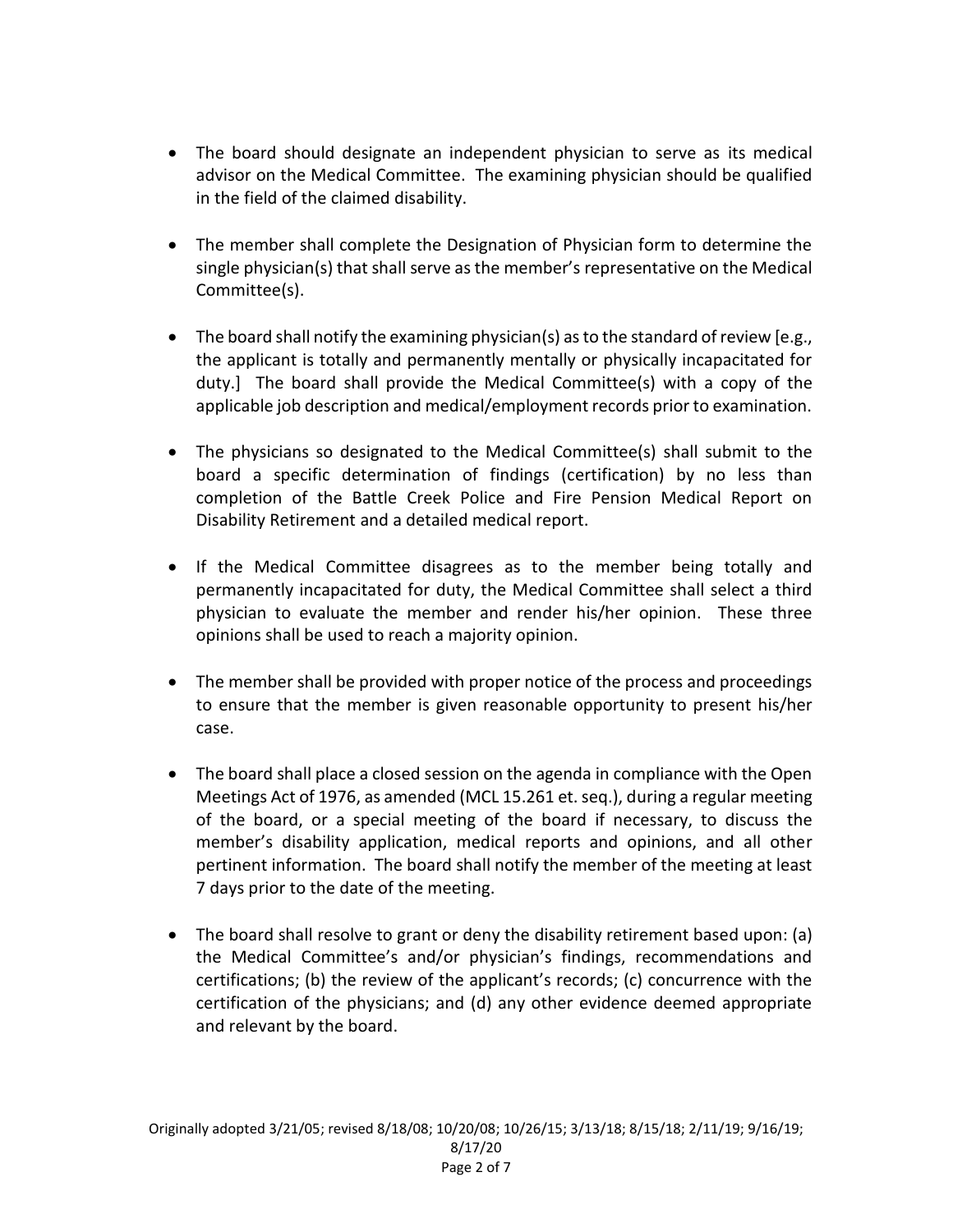- Once the disability retirement has been approved by the board. The board shall then determine whether the claimed disability arose by reason of a personal injury or disease which the board finds to be a natural and proximate result of the actual performance of the member's duty in the employ of the City. While the board shall be the finder of fact with regard to duty causation, the board may request an opinion from the Medical Committee as to whether the member's disability is a natural and proximate result of the member's actual performance of duty in the employ of the City. The board shall grant duty disability based upon: (a) the Medical Committee's and/or physician's findings, recommendations and certifications; (b) the review of the applicant's records; (c) concurrence with the certification of the physicians; and (d) any other evidence deemed appropriate and relevant by the board.
- A member's effective date of disability retirement shall not predate the later of (a) the date of disability, (b) the date the member ceases to be paid by the City, or (c) six (6) months before the application for disability retirement is filed with the board.
- The board shall notify the applicant and the City in writing within thirty (30) days of the board's action to grant or deny the application for disability retirement.
- The board's decision may be appealed within sixty (60) days of the date of notification of the denial by filing, with the board, a written request for hearing and a statement of the reason(s) for believing the action to be improper. The board shall schedule a hearing of the appeal before the board within sixty (60) days of receipt of the request to appeal. The applicant or the City will have the ability to present any new information to the board which may be forwarded to its Medical Committee for consideration. The board shall make the final decision on the matter being appealed. Appeal of a final decision of the board may be made to a court of appropriate jurisdiction.
- The board shall pay the cost of retaining its Medical Advisor. The member shall be responsible for the cost of his/her personal physician(s) unless the application for disability retirement has been initiated/submitted by the member's Department Head, in which case the board shall pay the cost of the member's physician. If a third physician is necessary, the cost shall be evenly divided between the board and the member.
- In the event the member fails to fully cooperate in the application process the member's department head should be so advised and the member may thereafter be subject to disciplinary action for failure to comply with the provisions of Act 345.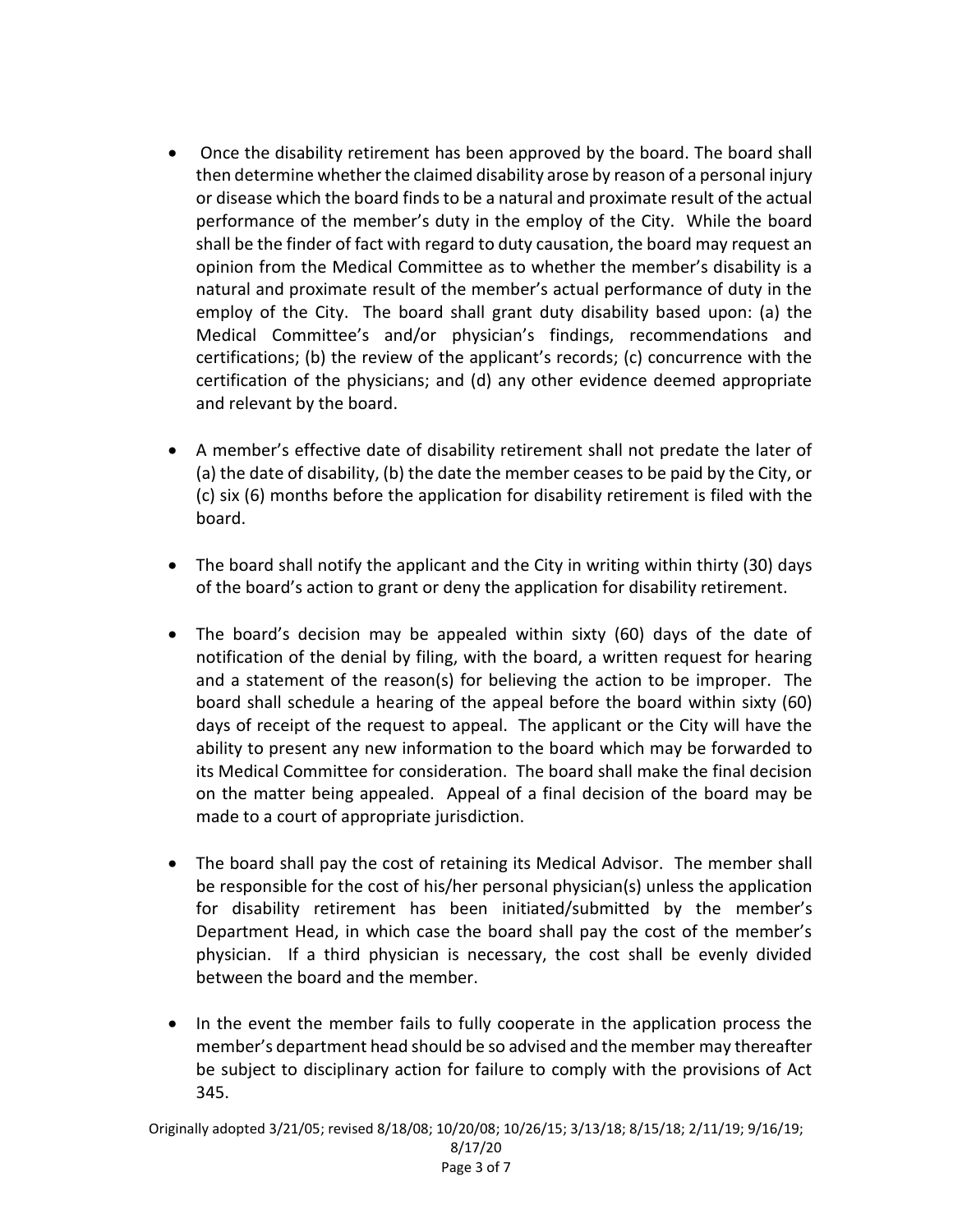The board shall take all reasonable efforts to protect the confidentiality of medical records.

WORKER'S COMPENSATION OFFSET: In the event the member receives workers compensation benefits, amounts paid under the Worker's Disability Compensation Act of 1969, 1969 PA 317, shall be offset against any disability benefit. Pursuant to PA 345 of 1937, if the workers compensation benefits are less than the retirement benefits calculated under PA 345, the amount to be paid out of the retirement fund shall be the difference between the benefits provided under workers compensation and the benefits under the retirement system. Upon the termination of benefits paid under the Worker's Disability Compensation Act, the benefits shall be paid pursuant to PA 345.

- Upon retirement of a member who retires on account of a disability and who is in receipt of workers compensation on account of a disability arising out of an in the course of City employment, the board shall pay disability pension benefits in accordance with Retirement System provisions.
- While a retiree is receiving workers compensation benefits, the retiree's pension benefits shall be offset by the weekly workers compensation award converted to a monthly amount.
- If a disability retiree received a workers compensation redemption settlement, the workers compensation offset, shall be handled in the following manner:
	- o The net workers compensation proceeds shall be the gross amount reflected in the Compensation Redemption Order less
		- **Applicable attorney fees**
		- Amounts allocated for payment to health care providers for specific and identifiable past medical expenses incurred
		- Amounts specifically allocated for past, present and future medical expenses
		- **Statutory redemption fees**
	- o The net Workers Compensation Redemption proceeds will be divided by the previously determined weekly workers compensation award converted to a monthly amount.
	- o The workers compensation offset shall continue until the total net workers compensation proceeds are offset.
	- o In the absence of specific allocation in the Compensation Redemption Order, the board will accept written correspondence signed by an appropriate City employee setting forth the foregoing allocation for the purposes of determining the net workers compensation redemption proceeds.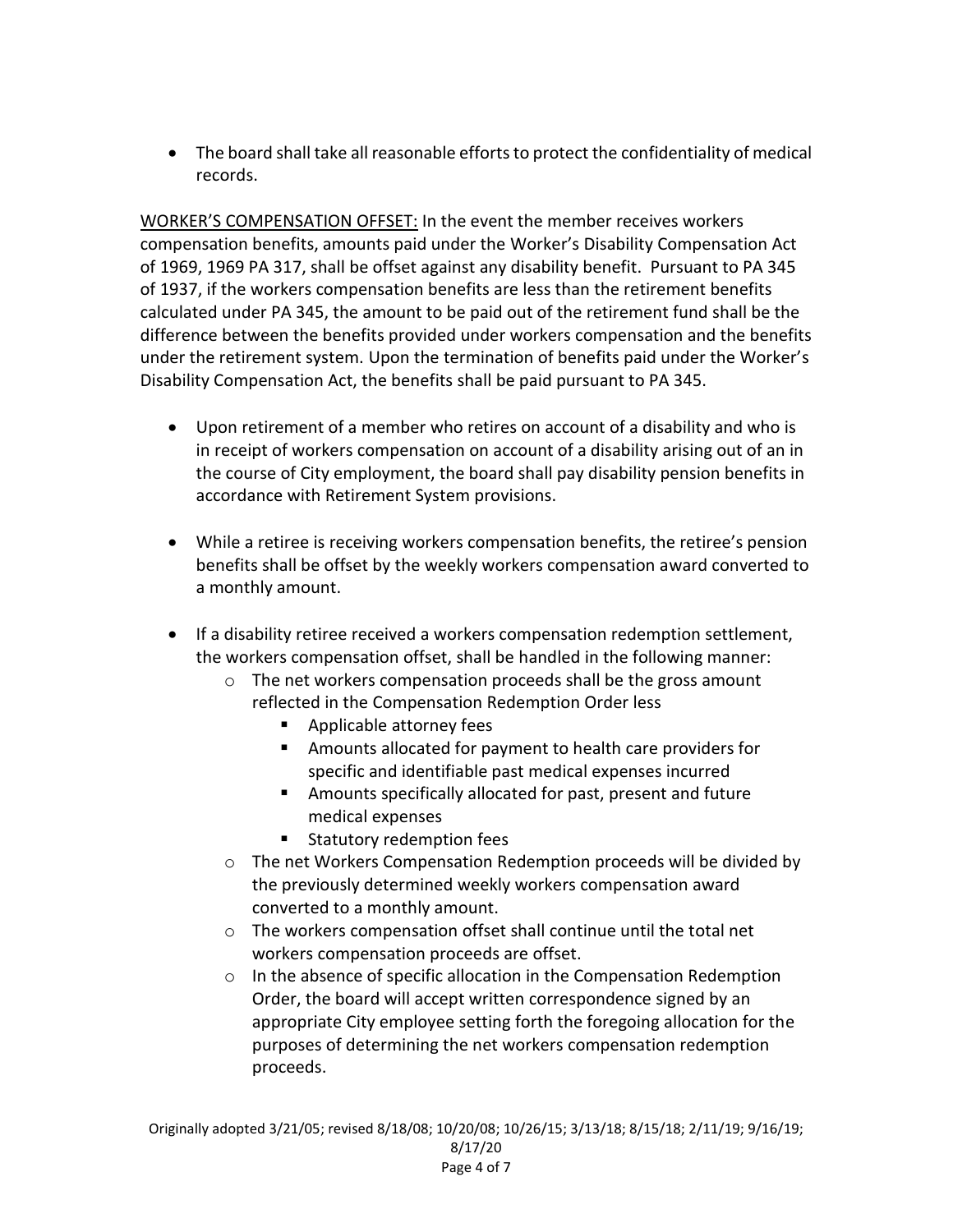• If a disability retiree waives his/her rights to seniority and employment as part of a workers compensation redemption, he/she will have no rights to reemployment in the event it is determined that the retiree is no longer eligible to receive disability retirement benefits.

DISABILITY REEXAMINATION: Disability retirement commonly requires an individual to be subject to periodic reexamination. This ensures that the individual's medical condition has not changed and that disability retirement benefits are properly being paid.

- In compliance with Public Act 345 of 1937, the Board agrees to the following reexamination process:
	- $\circ$  The Board may require a disability retiree to be reexamined up to once per year during the first five (5) years of disability retirement.
	- $\circ$  The Board may require a disability retiree to be reexamined once every three (3) years after their first reexamination.
	- o If a disability retiree requests to be reinstated, the Board shall require a reexamination prior to being reinstated.
	- $\circ$  All disability retirees shall be required to undergo medical reexamination unless substantial reasons that would support the retiree's exclusion.
- The timing of any reexamination will be determined by the board using the information provided by the member's physician, the board appointed physician and the third physician (if necessary).
- The board shall request that a release be signed by the retiree which authorizes the board and its medical advisors to review all pertinent medical records.
- The board shall appoint an independent physician to serve as medical advisor. The board agrees to use the same independent physician used in the original disability evaluation if available.
- Reexamination shall be at the office of the Board's designated physician unless there is some hardship that would prevent the member from doing so.
- The board shall advise the examining physician as to the standard of review for duty. The board shall provide a job description and medical/employment records prior to examination.
- The medical advisor shall submit to the board a specific determination of findings (certification).
- The retiree shall be provided with proper notice of the process and proceedings.

Originally adopted 3/21/05; revised 8/18/08; 10/20/08; 10/26/15; 3/13/18; 8/15/18; 2/11/19; 9/16/19; 8/17/20 Page 5 of 7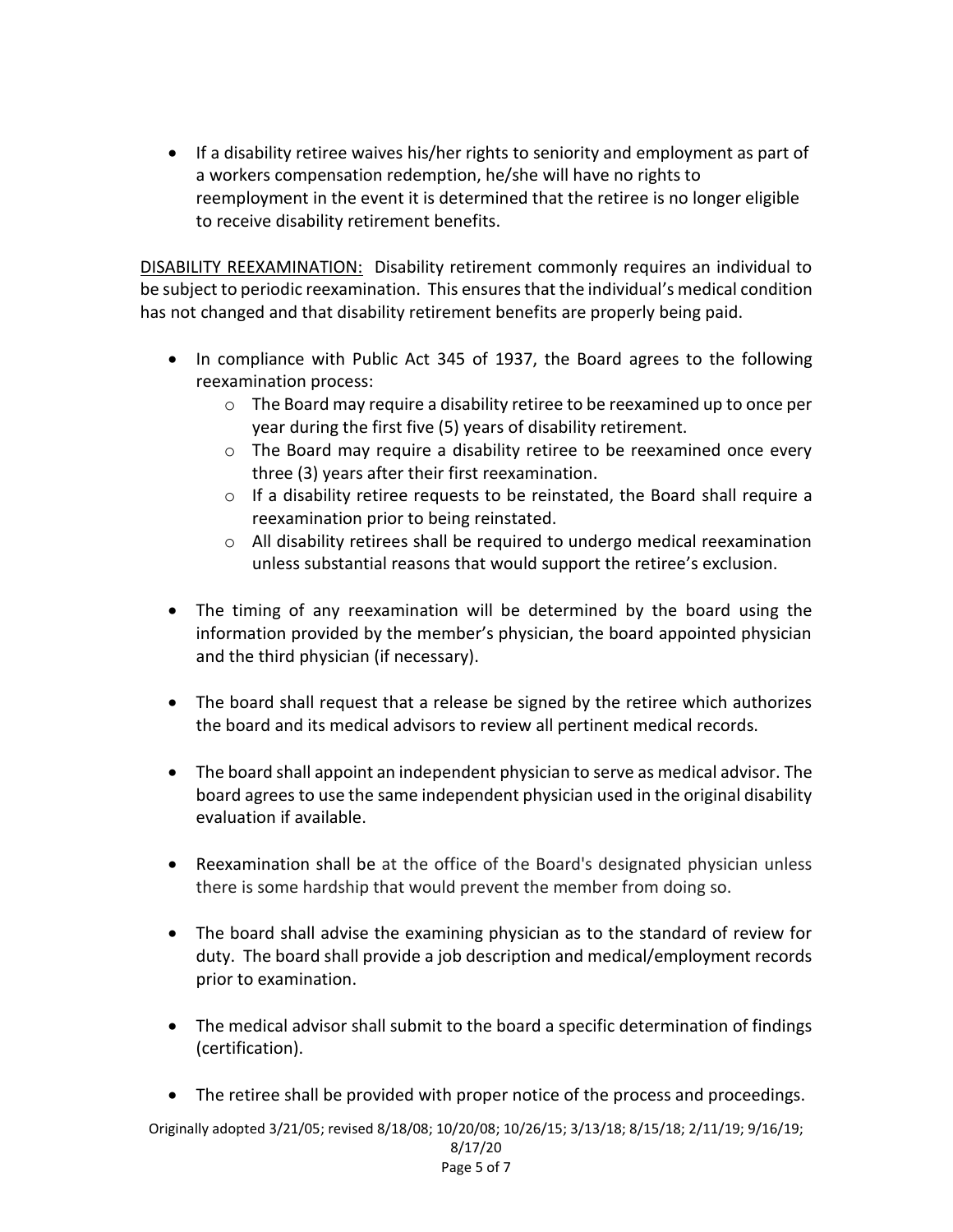- If a retired member who has not attained 55 years of age, refuses to submit to the medical examination by the date requested by the board, the member's disability retirement pension may be discontinued by the board. If the member's refusal continues for one (1) year, all the member's rights to his or her disability retirement pension may be revoked by the board.
- If upon a medical examination of the retired member the physician reports to the board that the retired member is physically able and capable of resuming employment in the classification held by the member at that the time of retirement, the member shall be restored to active service. Payment of the disability retirement pension shall cease if the report of the physician is concurred by the retirement board.
- The board shall take all reasonable efforts to protect the confidentiality of medical records.

## DISABILITY RETIREMENT OPTIONS

- A duty-disability retiree shall fall under Section 6(1)(h) for the purpose of allowing a 60% survivor benefit in accordance with Act 345 of 1937, as amended.
- All disability retirees may elect to receive pension in accordance with Option I or Option II instead of Straight life. This selection must be made within 60 days preceding your 55<sup>th</sup> birthday.
- Duty disability pension benefits are equal to 50% of Final Average Compensation calculated based on your disability retirement effective date. When you attain age 55 your benefit will be adjusted to reflect a Straight Life Pension based on your years of credited service while working; (Such years of service will be calculated by the multiplier in your collective bargaining agreement or Act 345 whichever is higher.) plus the years of service earned while receiving duty disability pension benefits. (Such years will be calculated with a 2% multiplier as stated in Act 345 section 6(1)(e), unless addressed in your collective bargaining agreement.)
- Non-duty disability pension benefits are equal to 1.5% of your Final Average Compensation calculated based on your disability retirement effective date, multiplied by your years of credited service while working. When you attain age 55 your benefit will be adjusted to reflect a Straight Life Pension based on your years of credited service while working times, times a 2% multiplier as stated in Act 345 section 6(1)(e), unless addressed in your collective bargaining agreement.